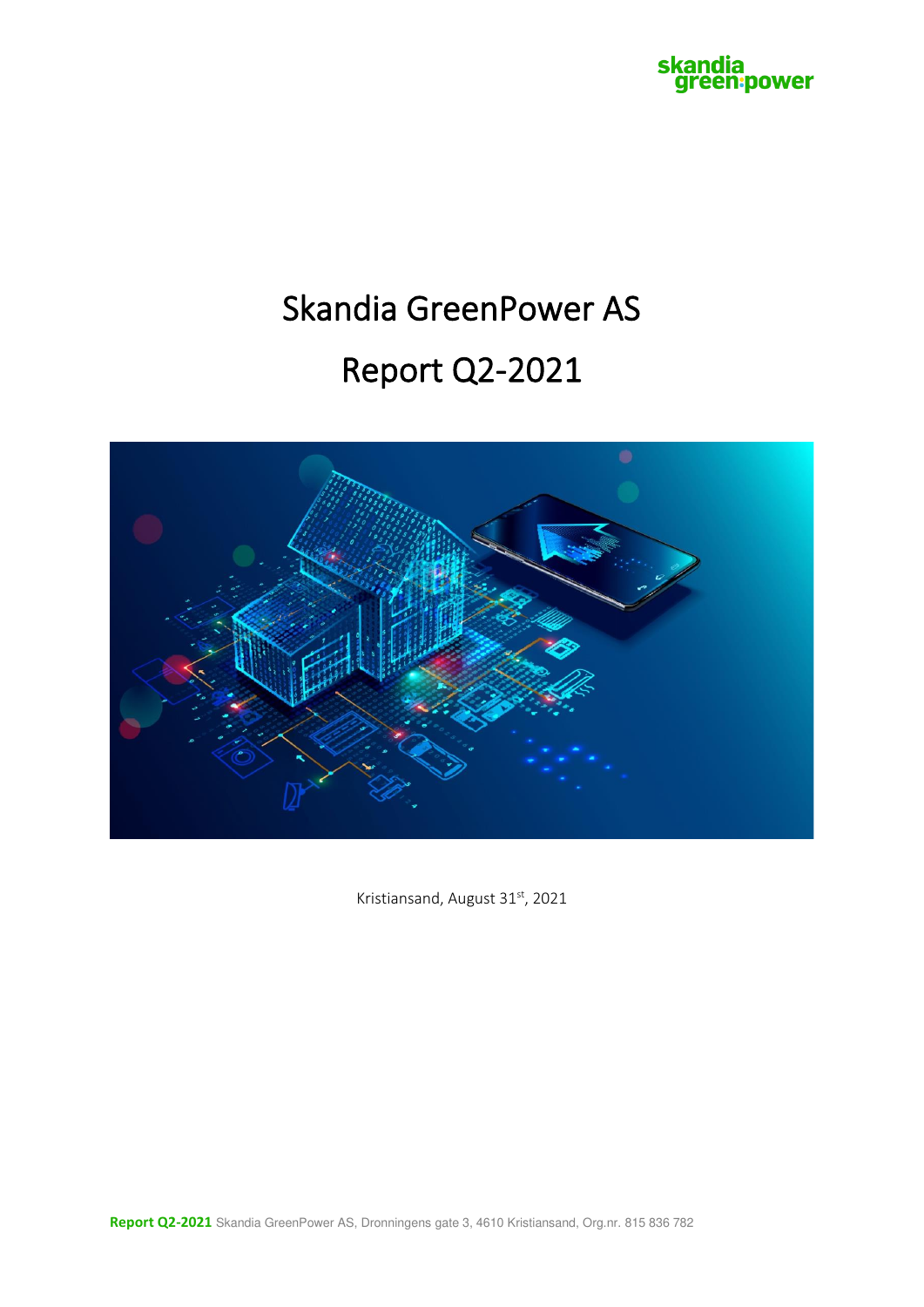

#### We are on track in becoming a central player in the Nordics

Skandia Greenpower is a retailer of electricity towards the consumer market.

The group is aiming to become a key player in the Norwegian and Nordic energy industry by the time we reach the end of 2025. We will realise this target by offering a simpler, cheaper, and greener electricity.

We have an objective of accelerating the use of renewable energy sources through profitable energy management and optimization, applying digital solutions that enable smarter consumption and production. The result is lower cost and reduced CO2-footprint.

#### 25% customer growth

After the private placement of MNOK 150 in February, the group has started upscaling all sales activities, both through aligning forces with strategic external partners and through internal initiatives. From the private placement until the end of august we have a realised growth in the number of customers by 25%. We are optimistic that our sales growth currently is on a positive trend through the year and into 2022.

#### Building a tech and digital sales organisation

We are building a tech company and recruitment processes for all functions in the organisation. Our growth plan includes a technological shift through the development of the NextGen platform / Growth in number of customers in the Nordic market and a corresponding efficient delivery process. This entails to secure key competence in all areas supporting digital sales and marketing through the organisation.

#### Soft launch in progress

The development phase of NextGen is reaching its end. The digital platform solution is fully developed in its first version and a soft launch is planned during the second half of 2021 We will perform a soft launch of the platform towards a targeted audience during Q4. The soft launch phase will be replaced by the launch of the platform in the market.

We are striving to digitize, not only the NextGen platform but the internal handling processes. During the second quarter we have recruited key personnel to drive these changes in the organisation.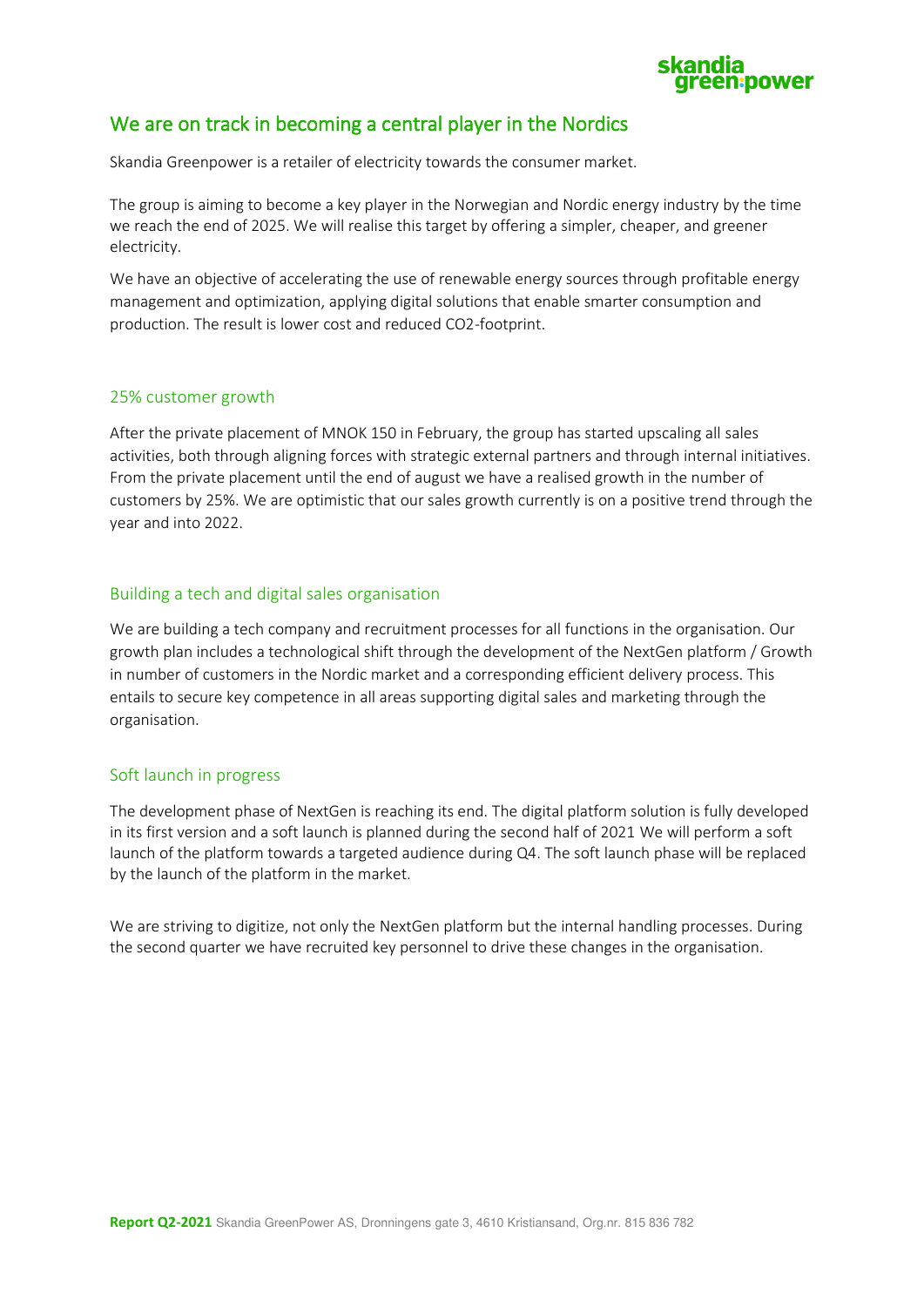## een:power

### Key figures for the second quarter of 2021

We are comparing financial figures between 2020 and 2021. It is important to stress that the two organisations are very different in 2020 compared to 2021. The major difference is that the company wasn't recapitalised in 2020 and therefore had a lack of financial strength and underlying activities.

#### Consolidated income statement

#### Gross revenue amounted to MNOK 122 MNOK for the first half year (2020: MNOK 58)

- Gross revenue for the second quarter alone is MNOK 45 (2020: MNOK 19)
- Gross revenue is highly affected by the Nordpool-market electricity prices.
- The Elspot prices were volatile in 2020 and the prices were at an historically low level.
- The spot prices in 2021 have on the other hand been very high at some points of time.
- The volumes in MWH delivered by SkandiaEnergi in 2021 was in line with 2020

#### Net revenue for the first half year is MNOK 19 (2020: MNOK 27)

- Net revenue for the second quarter alone is MNOK 8,3 (2020: 12,5)
- Net revenue is reduced in 2021 compared to 2020, mainly due an alignment of our prices with the remaining market
- The business / revenue model is based on contracts with customers where SkandiaEnergi invoices customers based on wholesale prices plus a fixed margin.

#### Operating expenditure for the first half year is MNOK 25,7 (2020: MNOK 27,7)

- Operating expenditure for the second quarter alone is MNOK 12,7 (2020: MNOK 14,2)
- The group has worked to streamline operations and has reduced its cost base.

#### EBITDA for the first half year is MNOK 3,7 (2020: MNOK 9,3)

• EBITDA for the second quarter alone is MNOK 0,9 (2020: MNOK 3,6)

#### Net result for the period was MNOK -4,8 (2020: MNOK -0,8)

• Net result for the second quarter alone is MNOK -3,2 (2020: MNOK -2,2)

#### Consolidated cash flow

#### Net cash generated from operating activities for the first half year is MNOK -2,6 (2020: -20,8 MNOK)

- Net cash flow from operating activities for the second quarter alone is MNOK -22,6 (2020: MNOK -20,6). The net cash generated from operating activities is highly affected by changes in working capital.
- There is a time delay between the payment date for purchased electric power for one month and the payment date from the customers for the same month. Net difference is 45 days in our advance. This time delay has a major impact on working capital between the winter and summer months due to volume and price differences.
- The group has changed the method of invoicing to customers in 2021 from advance invoicing to invoicing in arrears and this has had a negative effect on the working capital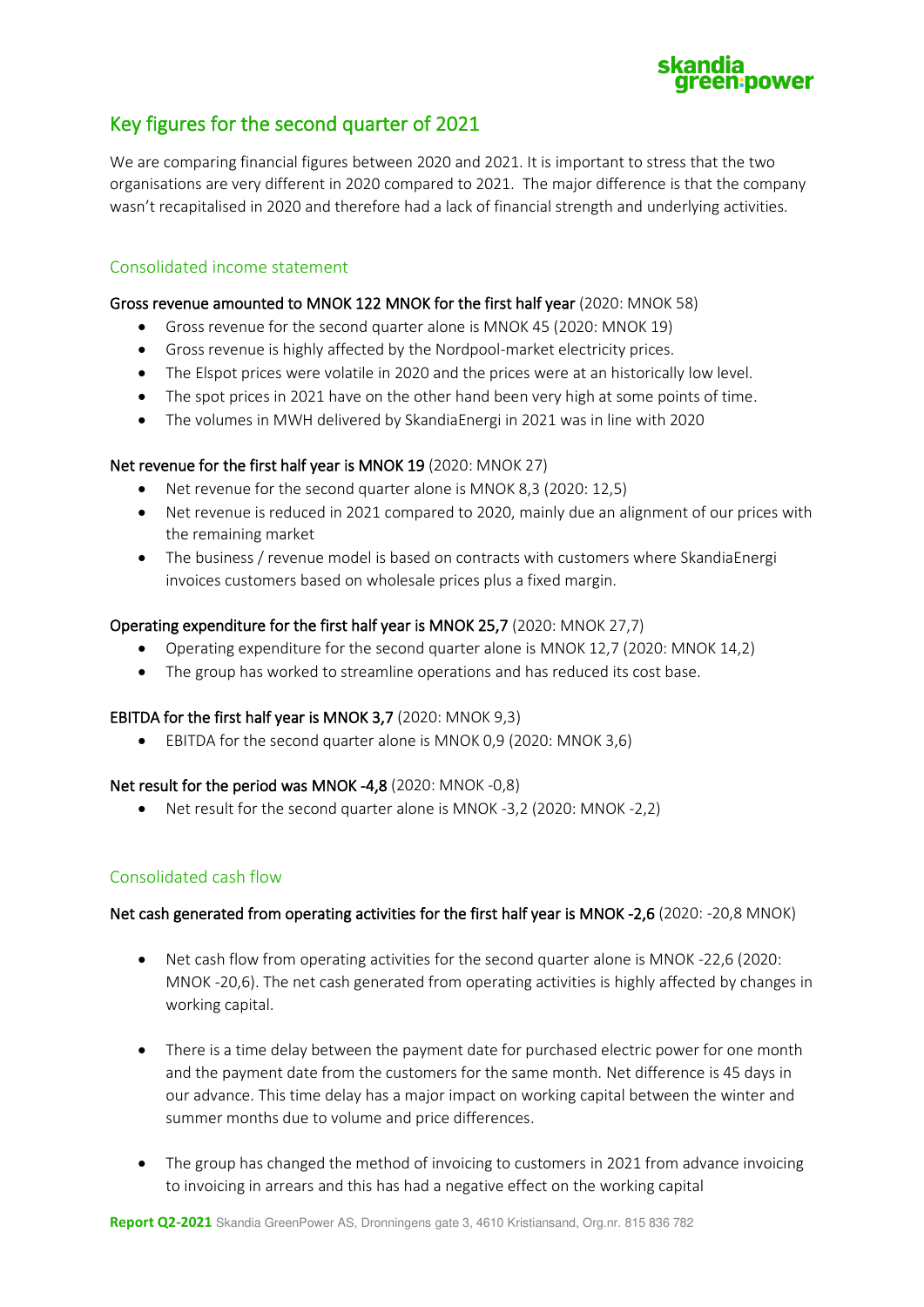

#### Net cashflow from investments is MNOK -24 (2020: -20,5 MNOK)

• Net cashflow from investments for the second quarter alone is MNOK -12,9 (2020: MNOK - 9,3)

#### Cash generated from financing activities is MNOK 139,3 (2020: MNOK 23,4 MNOK)

- There is no cash flow from financing activities during the second quarter (2020: MNOK 23,4)
- Cash generated from issuing of new share capital was 139,3 MNOK. This was done during the first quarter of 2021.

#### Overall operations and finance

The group has changed the method of invoicing to customers from prepayment invoicing to invoicing in arrears.

The increase of gross revenue from MNOK 57,7 in 2020 to MNOK 121,7 for the first six months in 2021 reflects the unusual low Nordpool-market electricity prices in 2020.

The decrease of net revenue from MNOK 27,1 in the first six months in 2020 to MNOK 19,1 in 2021 is due to several circumstances, but mainly due to a strategy of having a more market driven pricing strategy. In addition, due to a lower slightly average customer base.

The group has reduced the operating expenses for the first six months in 2021 with 2,1 MNOK compared with 2020 by focusing on maintaining a low-cost base.

The group is investing in the next generation digital solution and in customer acquisition and has increased the capital expenses in 2021 compared to 2020.

Net loss for the period in 2021 amounted to -4,8 MNOK (2020 -0,8 MNOK)

In the board's opinion, the presented P&L and corresponding balance sheet give a correct picture of the operating result and the group's earnings for this period. The administration has the intent to improve the reporting structures and reports. This will be presented at a later stage.

#### Market outlook

The electricity retail market has a short pay-back time on customer acquisitions. Consequently, the group customer base is profitable. The retail market for electricity sales is highly competitive. The group has an ambition to grow in the private consumer market.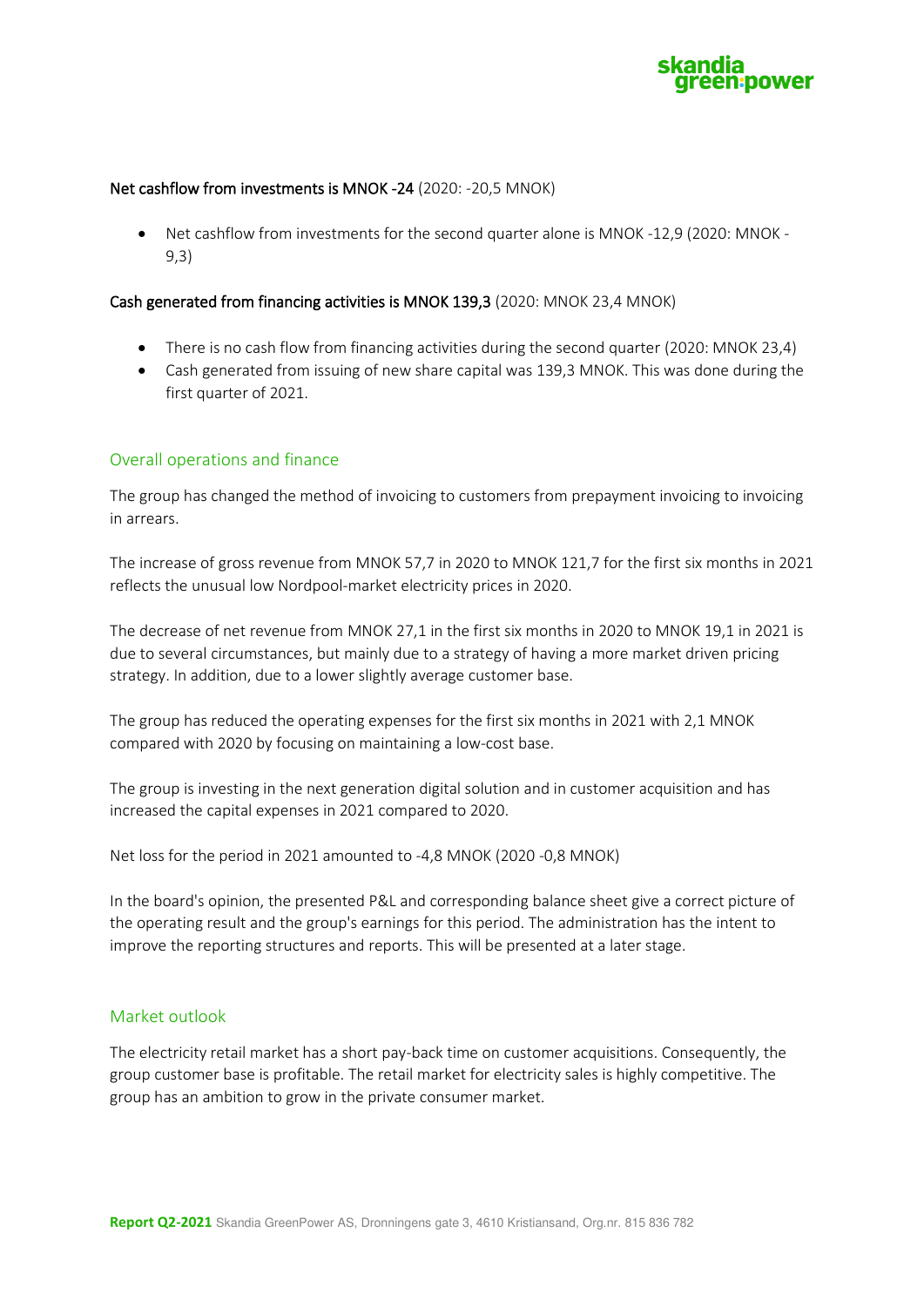

#### Research and development activities

The digital platform solution is fully developed in its first version. The group is in the phase making the latest changes to fine-tune the product solution to bring it to the market.

During 2021, the company has employed critical staff to build our organisation, including the new CTO with strong expertise and experience from the energy industry.

In 2021, 10,4 MNOK has been spent on the development of smart technology and digital solutions.

#### Going concern

The assumption of continued operations is present, and the consolidated financial statements for the period ended 30 June 2021 have been prepared under this assumption. Skandia GreenPower is currently in a development phase with negative operating results. The board believes that this phase will continue during 2021-2022, but that the available liquidity received through the private placement in February 2021 will make it possible to finance operations beyond 2021 and years ahead.

#### Risks and uncertainties

The demand for electricity, electricity prices, customer churn are the main uncertainties in a shortterm perspective. The demand for electricity varies with e.g. weather conditions and temperature. Electricity prices are determined by supply and demand through Nordpool, the marketplace for electricity in the Nordic countries.

The group's current exposure to currency risk is limited as most of the group's income and expenses are in NOK. The group has some costs that are not in NOK, such as payments for el-certificates and guarantees of origin, which are generally payable in Euro. The group has not secured its currency risk through forward exchange contracts per 30.06.2021.

The group is exposed to credit risk. If the group's customers are unable or unwilling to pay, the group may experience a loss. While this risk is to some extent mitigated by the fact that the group's customer portfolio consists primarily of retail customers, with no single customer representing a significant part of the group's income, payment failures by customers may still have an adverse effect on the group's results of operations and financial condition.

The group has a liquidity risk associated with inflows and outflows of the flow of goods, however the group has secured sufficient funds to cover this risk.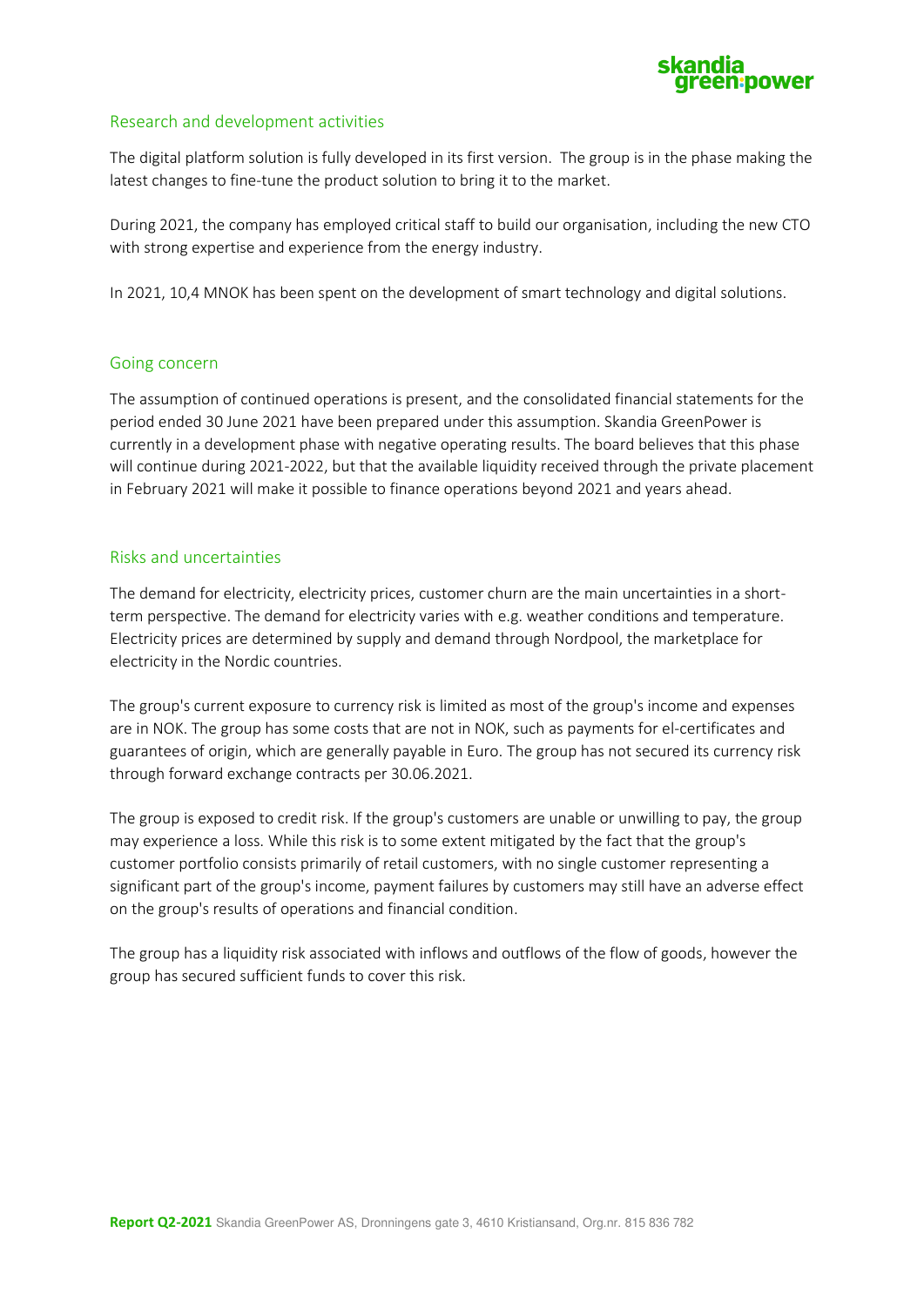

#### **Outlook**

The group sees significant opportunities for further growth in all parts of the business. Technology development and customer behaviour changes will in the years ahead be a generator for a new era for the energy industry.

#### Board and management confirmation

We confirm, to the best of our knowledge, that the half-year report and financial statements for the period of 1 January to 30 June 2021 have been prepared in accordance with the Norwegian Accounting Act and accounting standards generally accepted in Norway (NGAAP) and give a true and fair view of the Skandia GreenPower group's assets, liabilities, financial position, and results for the period.

We also confirm, to the best of our knowledge, that the board of directors' report includes a fair review of important events that have occurred during the period and their impact on the financial statement, any major related parties' transactions, and a description of the principal risks and uncertainties for the operations.

August 30<sup>th</sup>. 2021

The board of directors and the CEO of Skandia Greenpower AS

Erik Edvard Tønnesen André Berg Edvardsen Chairman of the board **Board member** Board member

Jon Arne Ramsland Torbjørn Gladsø Board member Board member

 $P$ Normann  $P$  and  $P$ 

 $\int d^2x$ 

**JURISH ROMBOR** 

Gunnar Norheim CEO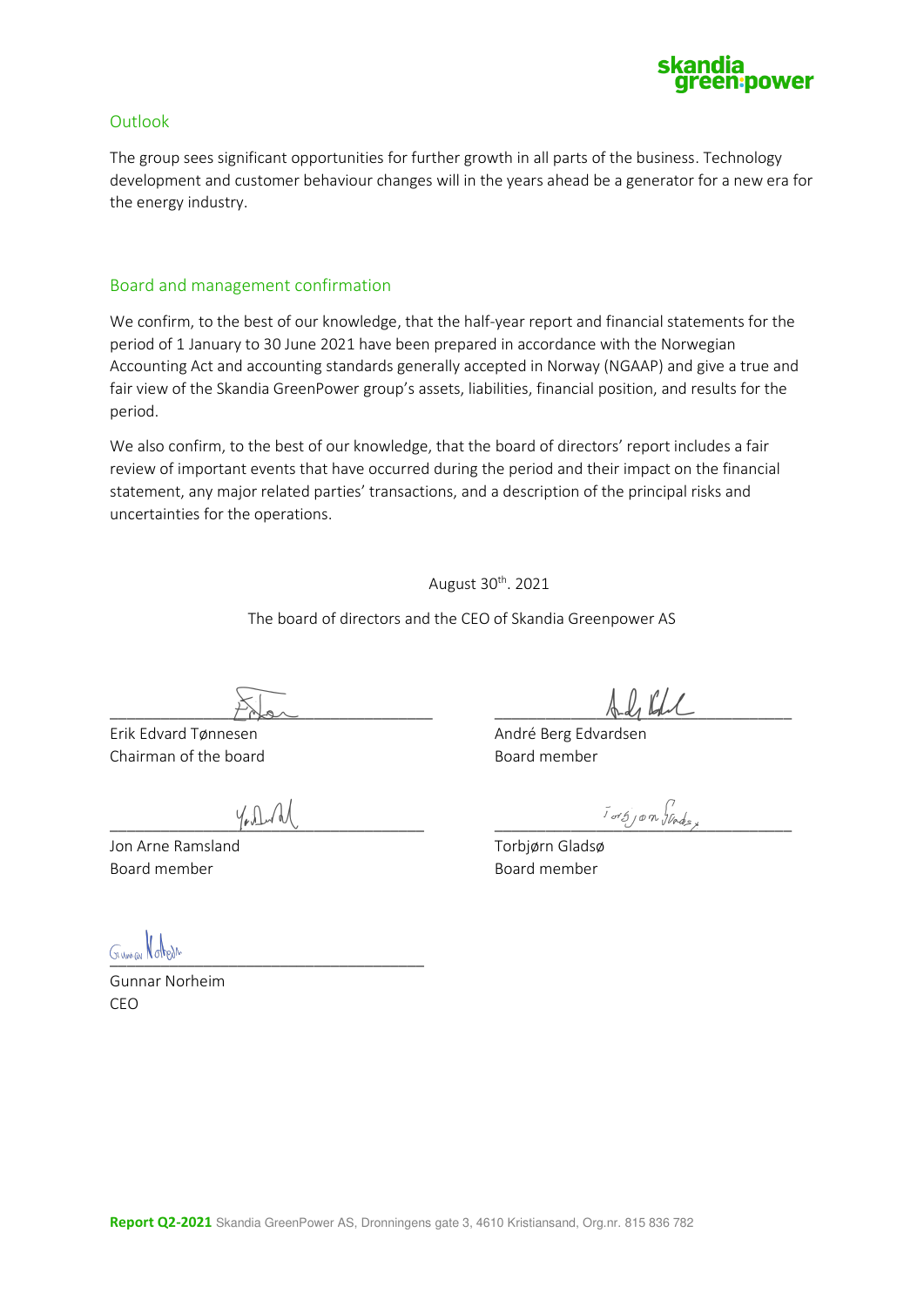

## Consolidated P&L

| NGAAP / NOK 1.000 / UNAUDITED                    | Note           | $Q2 - 2021$ | $Q2 - 2020$ |           | YTD Q2-2021 YTD Q2-2020 |
|--------------------------------------------------|----------------|-------------|-------------|-----------|-------------------------|
| Bruttoinntekt / Gross revenue                    | 1              | 45 014      | 18 888      | 121 951   | 57 694                  |
| Varekostnader / Cost of goods sold               |                | (36663)     | (6398)      | (102 896) | (30 575)                |
| Netto inntekt / Net revenue                      | $\overline{2}$ | 8 3 3 0     | 12 490      | 19 055    | 27 119                  |
| Lønn og sosiale kostnader / Personnel expenses   |                | (3 159)     | (3 127)     | (6778)    | (6372)                  |
| Andre driftskostnader / Other operating expenses | 3              | (4256)      | (5794)      | (8572)    | (11464)                 |
| <b>EBITDA</b>                                    |                | 915         | 3 5 6 9     | 3706      | 9 2 8 3                 |
| Avskrivninger / Depreciation and amortization    | 4              | (5242)      | (5249)      | (10322)   | (9898)                  |
| <b>Driftsresultat / EBIT</b>                     |                | (4327)      | (1680)      | (6616)    | (615)                   |
| Finansposter / Net financial items               |                | 246         | (511)       | 407       | (450)                   |
| <b>Resultat før skatt / EBT</b>                  |                | (4081)      | (2 191)     | (6209)    | (1065)                  |
| Skatt / Taxes                                    |                | 898         | 14          | 1 3 6 6   | (234)                   |
| <b>Resultat / Net result</b>                     |                | (3 183)     | (2 177)     | (4843)    | (830)                   |

From the private placement on EuroNext Growth on February 22<sup>nd</sup>, 2021, until the end of august 2021, we have realised a growth of 25%, ending on 29.000 customers. From the start of the year, we experienced a decline in the number of customers, replaced by the following 25% growth. We are currently on a monthly basis delivering our sales targets but will not catch up the Q1 lag.

In addition, we have invested heavily in upscaling the technical department by engaging highly skilled staff to design the NextGen Platform. We have grown from 3 to 10 FTE during the last 12 months counting from the end of Q2-2020.

- 1. Gross revenue is significantly higher in 2021 than compared to the same period last year. This is mainly due to the lower electricity price levels in 2020 compared to 2021.
- 2. Net revenue is lower in 2021 compared to the same period in 2020. In 2020, our customers generated a revenue per customer of 1.880. Our budget for 2021, based on the forecasted market situation, has a budget of NOK 1.675 per customer. There is a mix of explanations why. Levelling our prices to market levels, combination customer volumes and reduced consumption.

We are currently aligned with our budgeted assumptions for the net revenue per customer.

- 3. Reduced operating expenses in 2021 reflect that the organisation has been growing through the period of the second quarter. In addition, that the organisation has been developing the NextGen platform. These costs are activated.
- 4. The customer acquisitions cost (CAC) is activated monthly and expensed over a period of 36 months.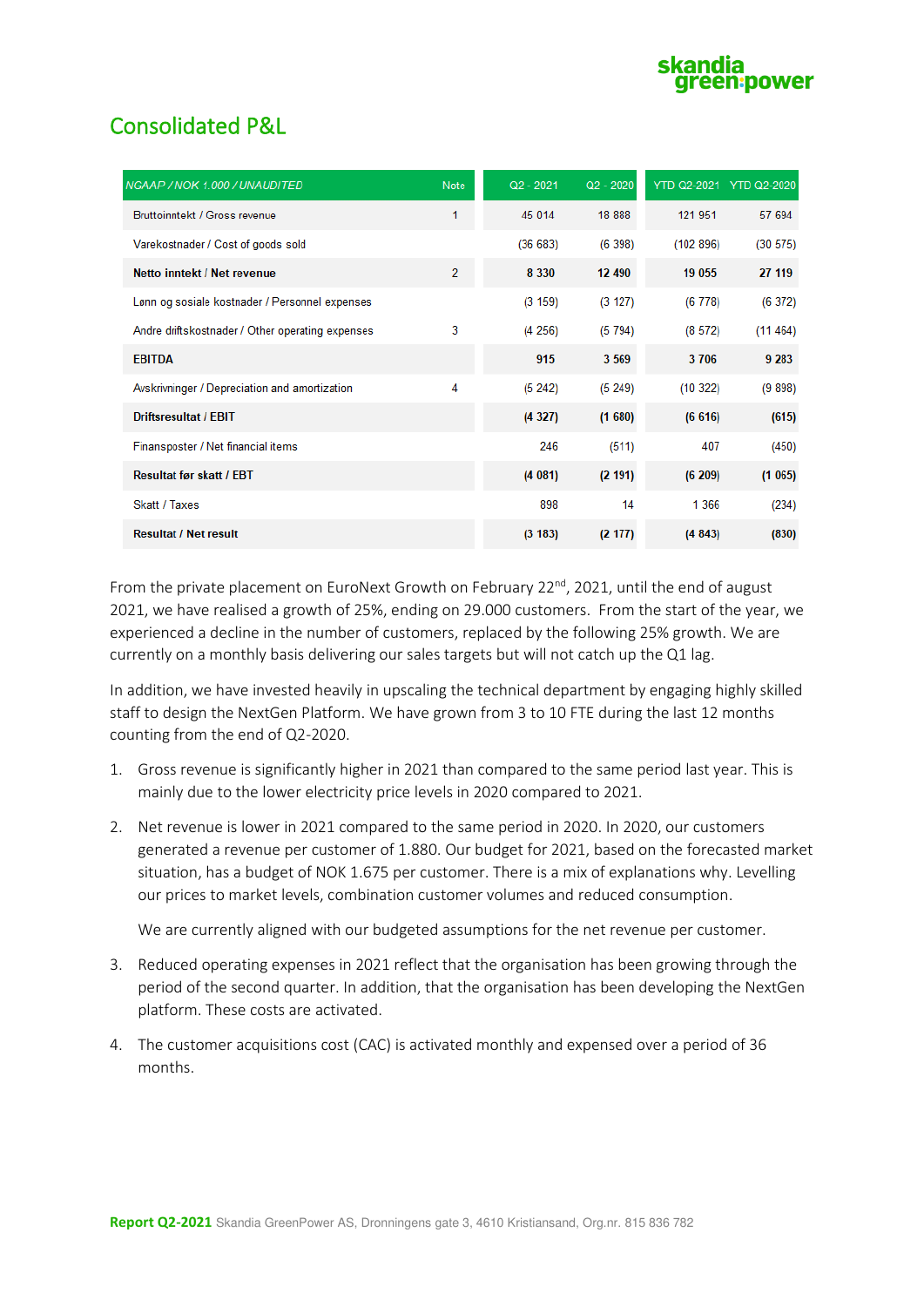## Consolidated balance sheet

| NGAAP / NOK 1.000 / UNAUDITED                                 | <b>Note</b> | Q1-2021 | Q2-2021 | $Q2 - 2020$ |
|---------------------------------------------------------------|-------------|---------|---------|-------------|
| Immatrielle og varige eiendeler / intangible and fixed assets | 1           | 54 776  | 62 398  | 44 422      |
| Utsatt skattefordel / Deferred tax benefit                    |             | 7616    | 8 5 1 4 | 6 2 6 4     |
| Fordringer / Receivables                                      | 2           | 37 693  | 28 608  | 16 439      |
| Kontanter / Cash and equivalents                              | 3           | 154 206 | 118 784 | 9451        |
| Sum eiendeler / total assets                                  |             | 254 291 | 218 303 | 76 576      |
| Egenkapital / Equity                                          | 4           | 166 156 | 162 970 | 21 746      |
| Kortsiktig gjeld / Current liabilities                        | 5           | 88 135  | 55 333  | 54 830      |
| Sum gjeld og EK / Total Equity and liabilities                |             | 254 291 | 218 303 | 76 576      |

The company is after the private placement securely financed and has a substantial cash portfolio of MNOK 119 by the end of Q2-2021. In addition, the balance sheet reflects an investment in our NextGen Platform as well as the customer acquisition cost.

- 1. The intangible assets are primarily activated customer acquisition costs (CAC) as well as investments in the NextGen platform, MNOK 31 and MNOK 25 respectively.
- 2. The decrease in receivables from the first to the second quarter is explained partly because the transition from prepayment to payment in arrears as well as a decrease in consumption per end customer.
- 3. The company is funded to secure its future operations with a solid equity
- 4. The increase in equity refer to the private placement of MNOK 150 in February. The net growth in equity was MNOK 139,3.
- 5. Short term debt is primarily debt to the electricity power vendors. We are experiencing a decrease in our short-term debt primarily due to the difference in consumed electricity throughout the second quarter.